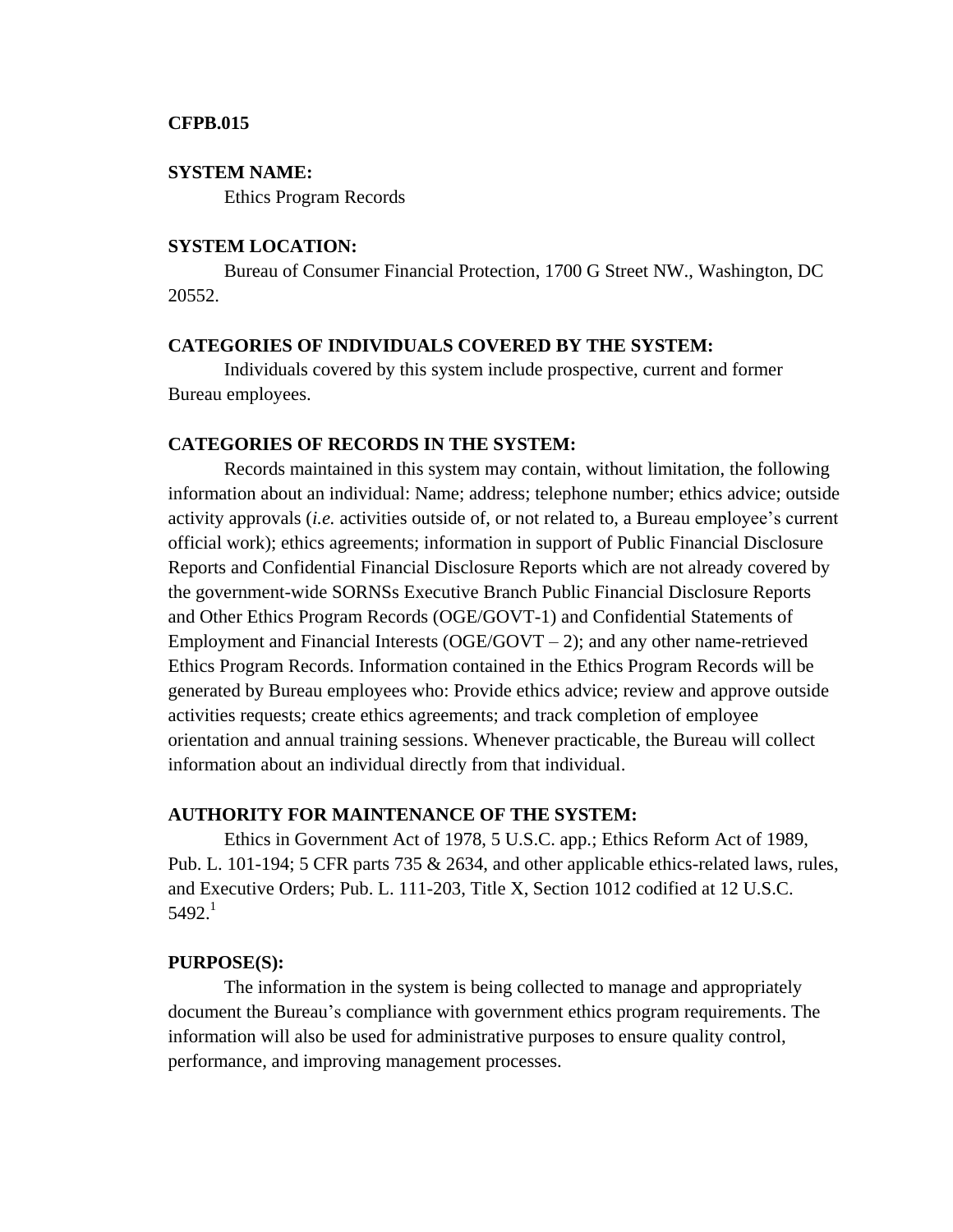# **ROUTINE USES OF RECORDS MAINTAINED IN THE SYSTEM, INCLUDING CATEGORIES OF USERS AND THE PURPOSES OF SUCH USES:**

These records may be disclosed, consistent with the Bureau's Disclosure of Records and Information Rules, promulgated at 12 CFR 1070 *et seq.,* to:

- (1) Appropriate agencies, entities, and persons when (a) the Bureau suspects or has confirmed that there has been a breach of the system of records; (b) the Bureau has determined that as a result of the suspected or confirmed breach there is a risk of harm to individuals, the Bureau (including its information systems, programs, and operations), the Federal Government, or national security; and (c) the disclosure made to such agencies, entities, and persons is reasonably necessary to assist in connection with the Bureau's efforts to respond to the suspected or confirmed breach or to prevent, minimize, or remedy such harm;
- (2) Another Federal agency or Federal entity, when the Bureau determines that information from this system of records is reasonably necessary to assist the recipient agency or entity in (a) responding to a suspected or confirmed breach or (b) preventing, minimizing, or remedying the risk of harm to individuals, the recipient agency or entity (including its information systems, programs, and operations), the Federal Government, or national security, resulting from a suspected or confirmed breach.
- (3) Another federal or state agency to (a) permit a decision as to access, amendment or correction of records to be made in consultation with or by that agency, or (b) verify the identity of an individual or the accuracy of information submitted by an individual who has requested access to or amendment or correction of records;
- (4) The Office of the President in response to an inquiry from that office made at the request of the subject of a record or a third party on that person's behalf;
- (5) Congressional offices in response to an inquiry made at the request of the individual to whom the record pertains;
- (6) Contractors, agents, or other authorized individuals performing work on a contract, service, cooperative agreement, job, or other activity on behalf of the Bureau or Federal Government and who have a need to access the information in the performance of their duties or activities;
- (7) The U.S. Department of Justice ("DOJ") for its use in providing legal advice to the Bureau or in representing the Bureau in a proceeding before a court, adjudicative body, or other administrative body, where the use of such information by the DOJ is deemed by the Bureau to be relevant and necessary to the advice or proceeding, and in the case of a proceeding, such proceeding names as a party in interest:

(a) The Bureau;

(b) Any employee of the Bureau in his or her official capacity;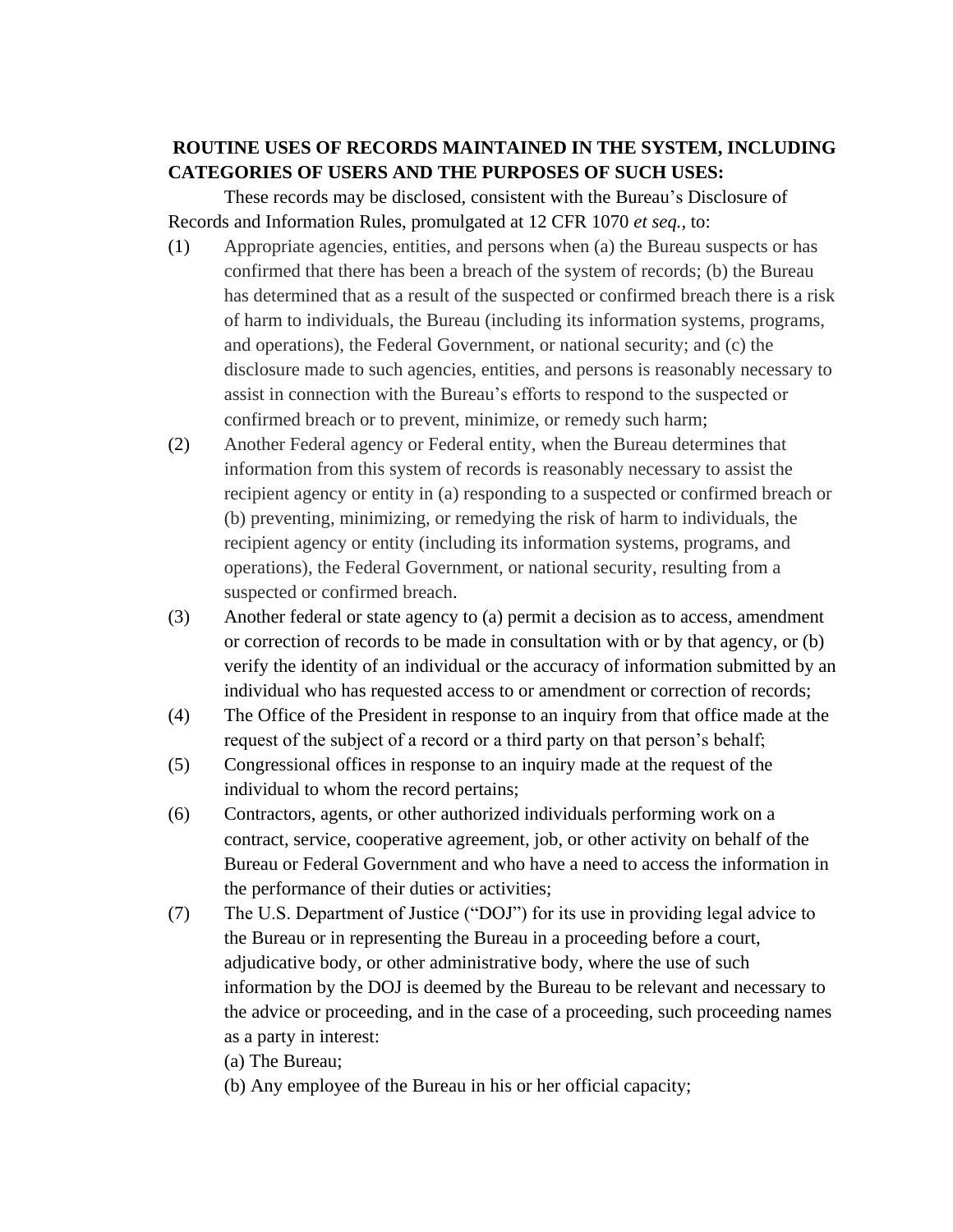(c) Any employee of the Bureau in his or her individual capacity where DOJ has agreed to represent the employee; or

(d) The United States, where the Bureau determines that litigation is likely to affect the Bureau or any of its components;

- (8) A grand jury pursuant either to a federal or state grand jury subpoena, or to a prosecution request that such record be released for the purpose of its introduction to a grand jury, where the subpoena or request has been specifically approved by a court; and
- (9) A court, magistrate, or administrative tribunal in the course of an administrative proceeding or judicial proceeding, including disclosures to opposing counsel or witnesses (including expert witnesses) in the course of discovery or other prehearing exchanges of information, litigation, or settlement negotiations, where relevant or potentially relevant to a proceeding, or in connection with criminal law proceedings;
- (10) Appropriate federal, state, local, foreign, tribal, or self-regulatory organizations or agencies responsible for investigating, prosecuting, enforcing, implementing, issuing, or carrying out a statute, rule, regulation, order, policy, or license if the information may be relevant to a potential violation of civil or criminal law, rule, regulation, order, policy, or license.

# **POLICIES AND PRACTICES FOR STORING, RETRIEVING, ACCESSING, RETAINING, AND DISPOSING OF RECORDS IN THE SYSTEM: STORAGE:**

Paper and electronic records.

# **RETRIEVABILITY:**

Records are retrievable by a variety of fields including, but not limited to, the individual's name, address, phone number, or by some combination thereof.

### **SAFEGUARDS:**

Access to electronic records is restricted to authorized personnel who have been issued non-transferrable access codes and passwords. Other records are maintained in locked file cabinets or rooms with access limited to those personnel whose official duties require access.

# **RETENTION AND DISPOSAL:**

The Bureau will maintain computer, electronic, and paper records indefinitely until the National Archives and Records Administration approves the Bureau's records disposition schedule.